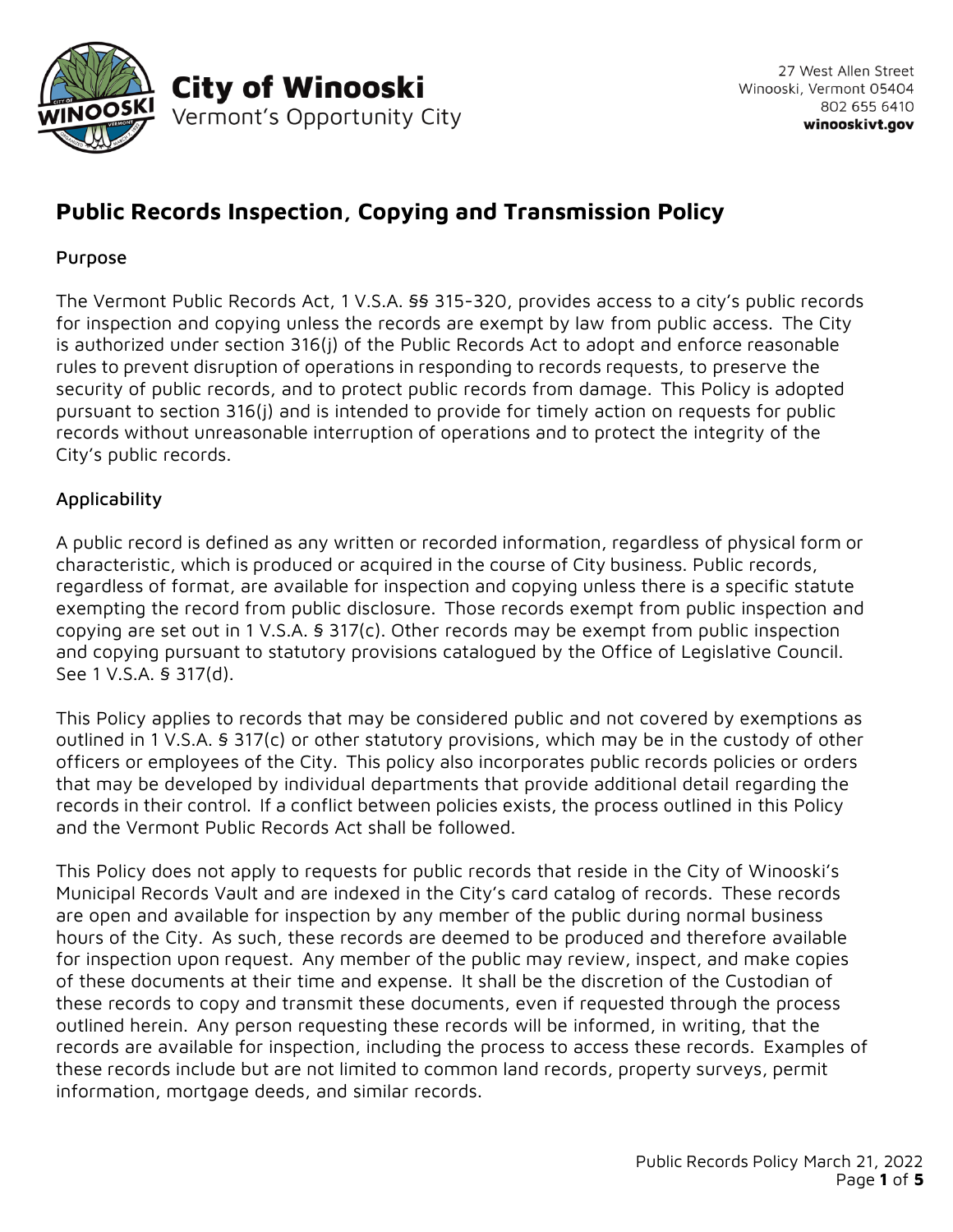#### Definitions

For the purposes of this policy, the following words and/or phrases shall apply:

- 1. "Agency" means an agency, board, committee, department, branch, instrumentality,commission, or authority of the City.
- 2. "Business Day" means a day that the Custodian's office is open to provide services.
- 3. "Copy" means the reproduction of a document for distribution in a physical or electronic format.
- 4. "Custodian" means the person in charge or having custody of a public record.
- 5. "Promptly" means immediately, with little or no delay, and not more than three business days.
- 6. "Public Records Agent" means the person designated by the City Council from time to time as the primary contact for all public records requests.
- 7. "Public Records Request Form" means a form that is created by the City of Winooski and shall be furnished to a requestor in order to memorialize the nature of a public records request. Individual agencies may elect to develop a form specific to the nature of the records that are in their custody.

## Public Records Request Forms

Not every public record request will necessitate the use of a written request form. However, when a request is made for a public record that is not readily accessible, may be exempt from public access, or may not exist, the requestor will be asked to complete, but is not required to do so except as stated below, a Public Records Request Form designated by the City. If the requestor declines to complete the Public Records Request Form, the Custodian shall complete the form to create a record that documents the nature of the request.

Where a request is likely to result in charges for copying and staff time (as outlined below), the requestor is required to submit a completed Public Records Request Form. The Custodian shall retain the original copy of all requests and written responses (if applicable). In lieu of submitting the City's Public Records Request Form, the requestor may provide, in writing, a request that included the same information identified on the City's Public Records Request Form, including a signature of the requestor. All requests for public records shall be transmitted to the Public Records Agent for processing.

#### Inspection of Public Records

In responding to a request to inspect or copy a record, the Custodian will consult with the requestor, if necessary, in order to clarify the request or to obtain additional information that will assist the Custodian in responding to the request and in facilitating production of the requested record(s) for inspection or copying. When a requestor seeks a voluminous amount of separate and distinct records, the Custodian may ask the requestor to narrow the scope of the public records request.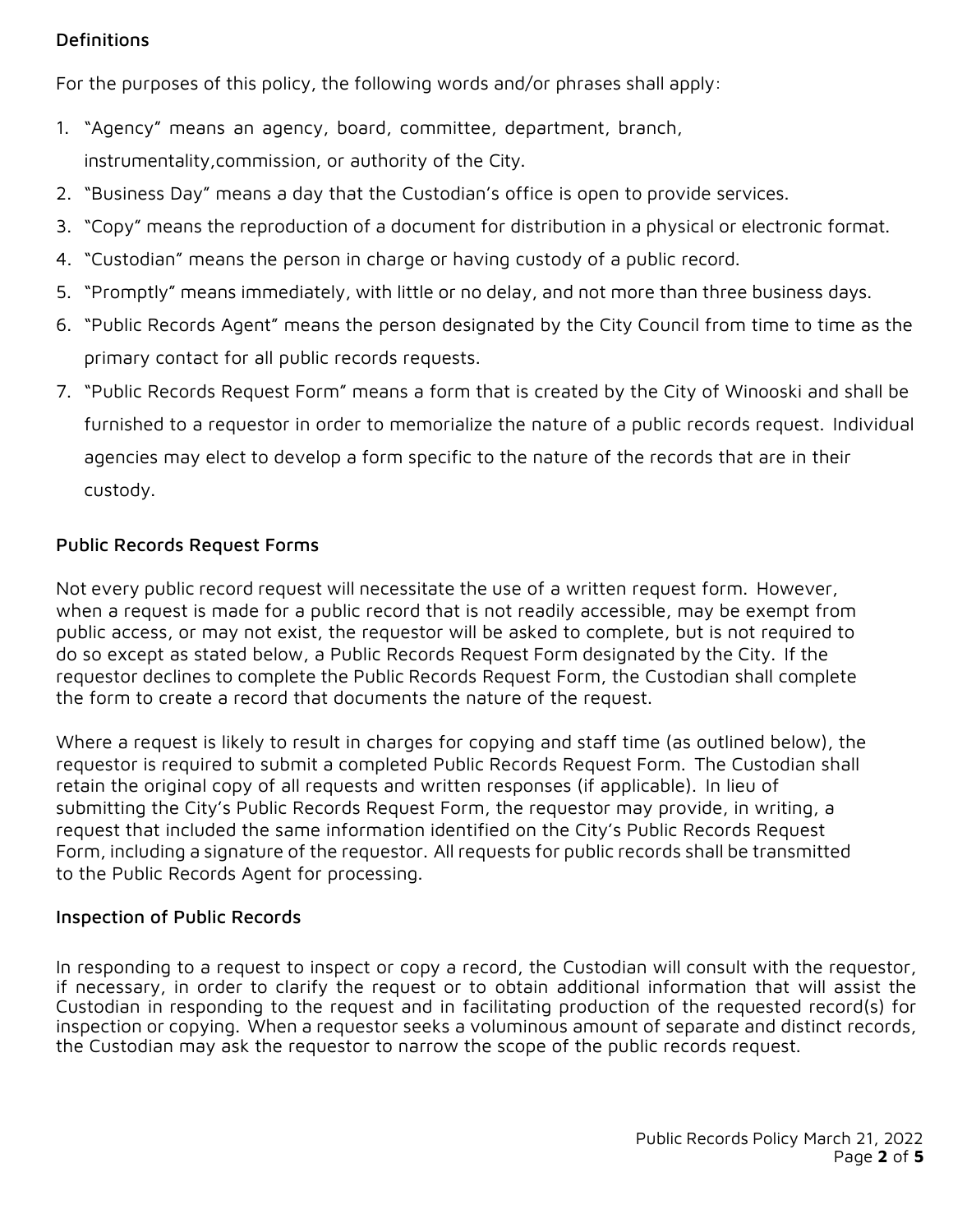

Upon receipt of a request to inspect a public record, the Custodian will promptly produce the record for inspection except that:

- 1. The Custodian will inform the requestor in writing if the record does not exist under the name given by the requestor or by any other name known to the Custodian; or was not created during the timeframe identified on the request.
- 2. If the Custodian withholds the record as exempt from public access, the Custodian will promptly certify this act in writing to the requestor. The Custodian will identify the record or portion of the record withheld, the statutory basis for withholding the record, a brief statement of the reasons and supporting facts for denial, and provide the names and titles or positions of each person responsible for denial of the request. The Custodian will also inform the requestor of the right to appeal this determination to the City Manager. It is the policy of the City of Winooski that all exempt records will be withheld from disclosure.
- 3. If the record is in active use or in storage and therefore not readily available at the time of the request, the Custodian will promptly certify this fact in writing to the requestor and set a date and hour within one calendar week of the request when the record will be available for inspection.

The time limits described in this policy (except as it relates to appeals) may be extended in writing up to ten business days from receipt of the records request based on:

- 1. The need to search for and collect requested records from field facilities or other establishments that are separate from the Municipal Office; or
- 2. The need to search for, collect, and appropriately examine a voluminous amount of separate and distinct records which are demanded in a single request; or
- 3. The need for consultation with the City attorney or other City officials or departments having a substantial interest in the determination of the request.

If the time limits described above are extended, the Custodian will inform the requestor of such fact in writing, setting forth the reasons for the extension and specifying the date upon which the Custodian will respond to the request.

The Custodian will not withhold any record in its entirety on the basis that it contains some exempt content if the record is otherwise subject to disclosure; instead, the Custodian will redact the information he or she considers to be exempt and produce the record accompanied by an explanation of the basis for denial of the redacted information.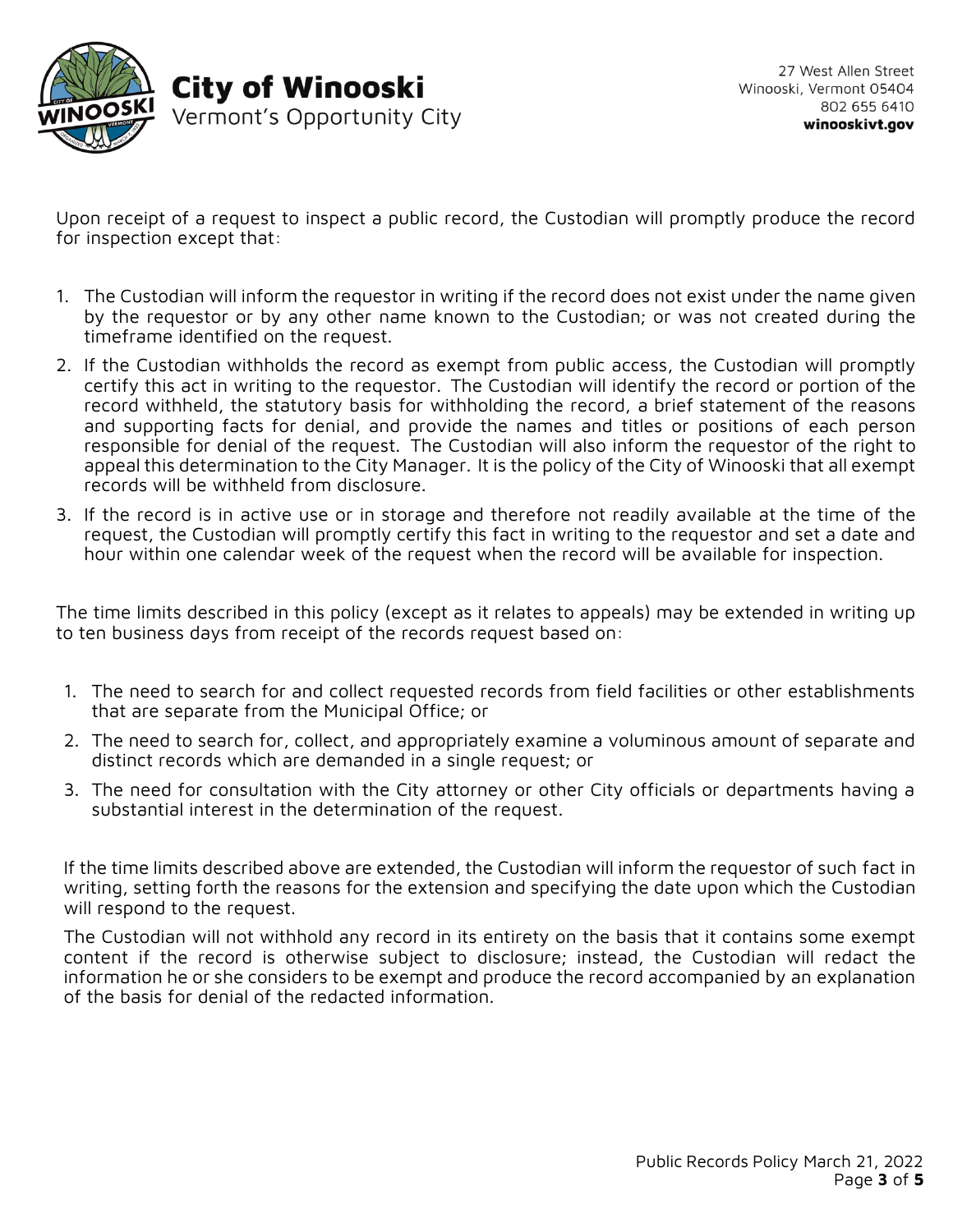#### Protection of Public Records Requested for Inspection

In order to ensure that all public records in the custody of the Custodian may be protected from damage or loss, such records may only be inspected in locations in City Hall or other Municipal Building as designated by the Custodian. No public record may be removed from a designated location, marked, altered, defaced, torn, damaged, destroyed, disassembled, or removed from its proper location or order. The Custodian or other staff person may be present during the inspection of a public record. No person shall be allowed to copy a public record using copying equipment other than that maintained by the City of Winooski unless approved by the Custodian.

When inspection of an electronic record is requested and the inspection of the original electronic record would create a disruption in the operations of the City of Winooski or would jeopardize the security or condition of the original record, the Custodian will provide an electronic copy of the original record in the format in which the record is maintained, less any exempt information redacted from the record. The requestor will be charged specific fees for these records as outlined herein.

## Copies of Public Records

Upon receipt of a request to make a copy of a public record, the Custodian will make and produce a copy subject to the following:

- 1. Charges. Except where otherwise provided by law, the Custodian will charge and collect the following costs for making a copy of a public record:
	- a. The actual cost charge for a copy of a public record, as well as the cost of mailing or transmitting the record, as determined by the City Council and included in the City of Winooski's Municipal Code, Chapter 28 – Fees; and
	- b. The cost of staff time associated with complying with a request, if complying with the request requires more than 30 minutes, as determined by the City Council and included in the City of Winooski's Municipal Code, Chapter 28 – Fees; or the uniform schedule of charges established by the Secretary of State if the City Council has not established a records request fee for staff time.
	- c. Financial assistance for fees associated with copying or transmitting public records may be available through the City of Winooski's Scholarship Policy and Scholarship Procedure for qualifying requestors.

All charges for copies and staff time must be paid in full prior to delivery of the requested copies. The Custodian will provide an estimate of the cost of making a copy of a public record (including staff time if applicable) prior to complying with the request. The requestor shall provide written agreement to pay any applicable fees prior to copies of documents being created.